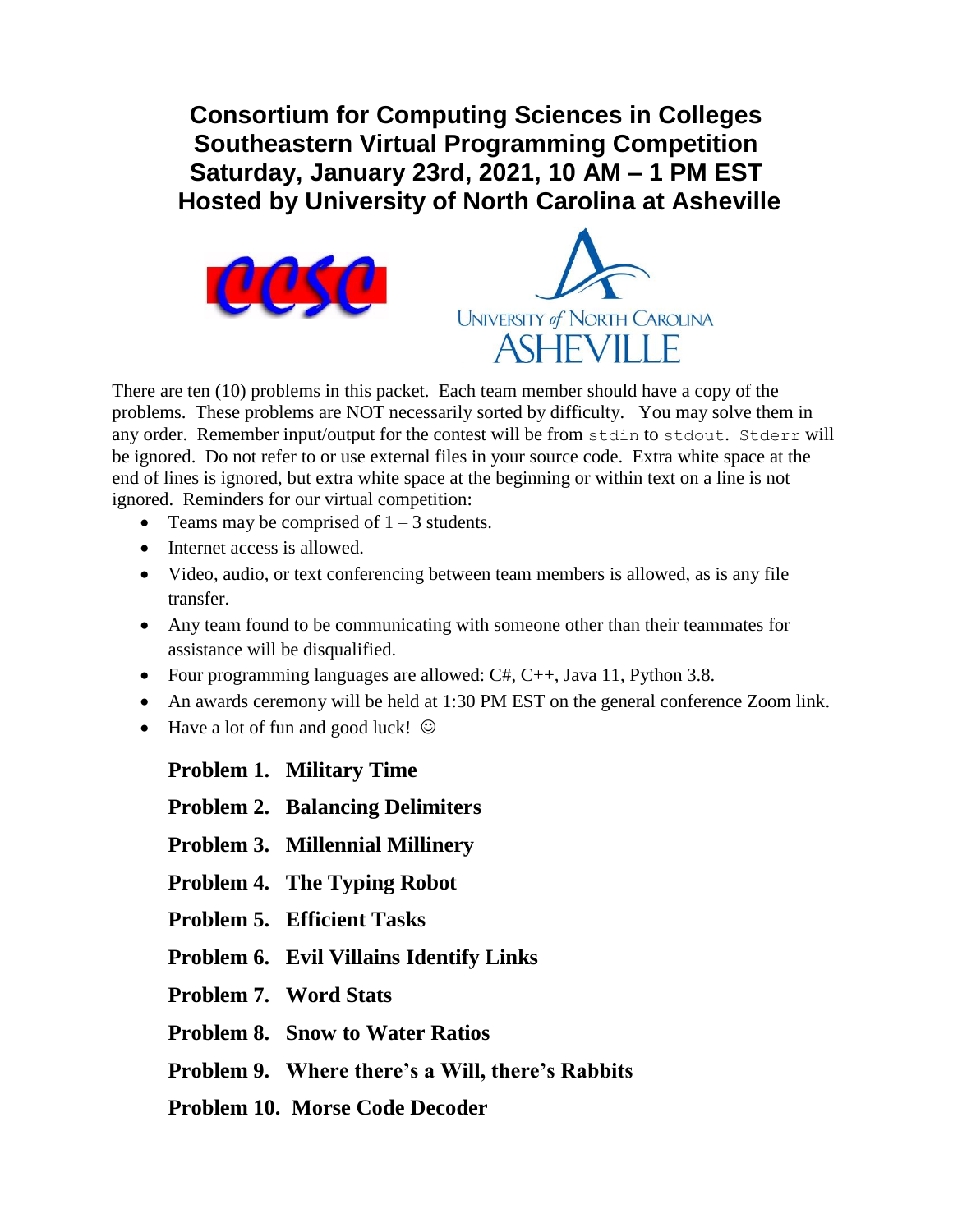## *Problem 1* **Military Time**



Military time is a method of measuring the time based on the full twenty-fours of the day rather than two groups of twelve hours. For example, 0530 is 5:30 AM and 1730 is 5:30 PM. You are writing a program that inputs two military times for a particular soldier. The first time input represents when the soldier first logs in for work, and the second time input is when he or she logs out. Your program should calculate the total hours and minutes they worked. Many members of the military work during the third shift so they may log in one evening, and log out the following day.

#### **Input**

The first line of input will be a positive integer *n* representing the number of test cases. This will be followed by *n* lines of input consisting of two integers. The first integer at the start of the line is the time when someone logs in and the second integer is the time is when he or she logs out. The two integers will each be four digits and separated by a single space. They will always be valid times in the range from 0000 up to 2359.

#### **Output Corresponding to Sample Input**

The output should be formatted exactly as shown below where each line indicates the hours and minutes worked between the two times. Use the singular word hour and/or minute when you only have one of either.

#### **Sample Input**

#### **Sample Output**

8 hours 30 minutes 15 hours 30 minutes 0 hours 1 minute 23 hours 59 minutes 1 hour 59 minutes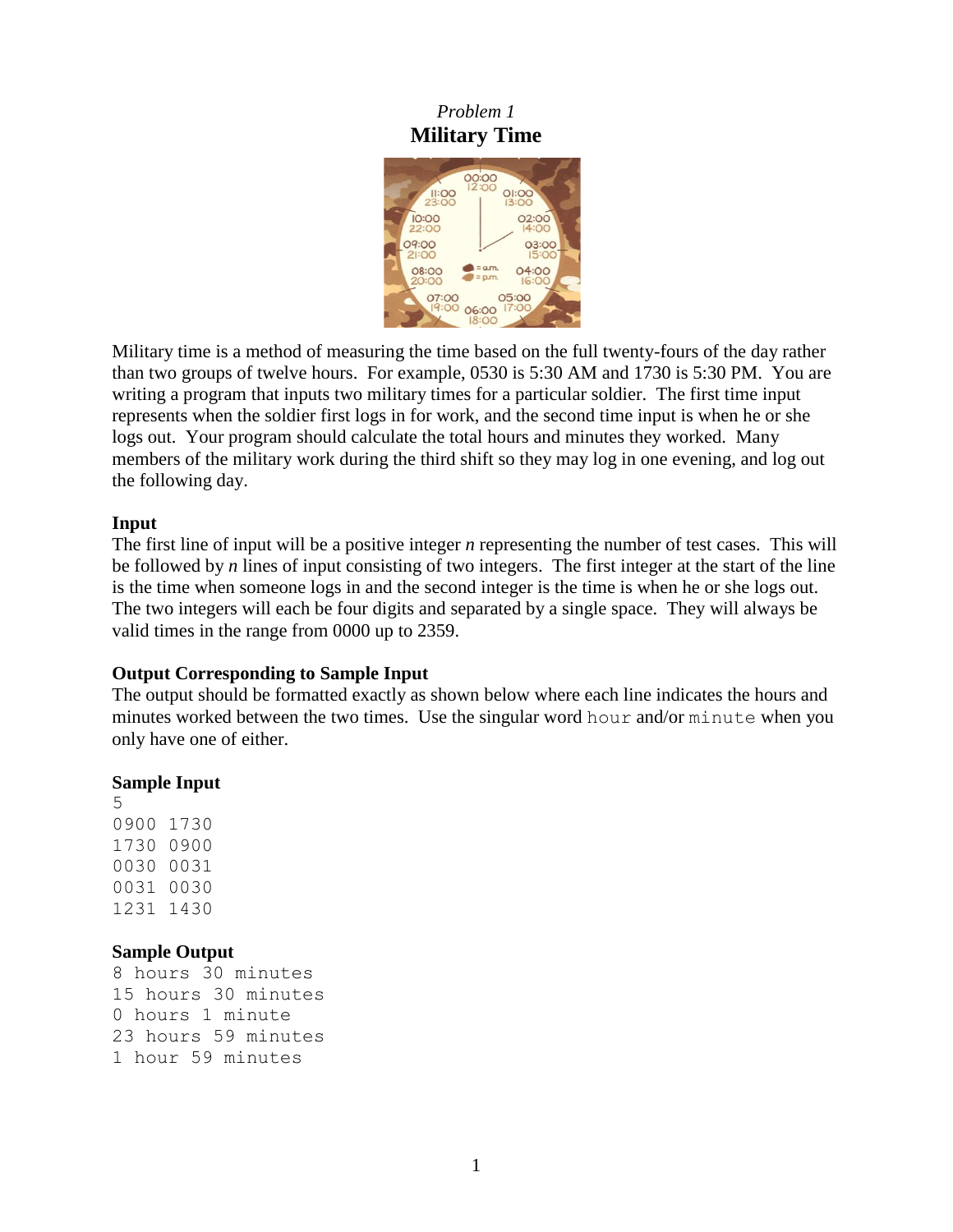# *Problem 2* **Balancing Delimiters**

 $\frac{\bar{\epsilon}^{\bar{\zeta}^{\,2}}{}_{2}}{\bar{\epsilon}^{\bar{\zeta}^{\,2}}{}_{2}}\quad \ \ \, \frac{\bar{\epsilon}^{\bar{\zeta}^{\,2}}\bar{\zeta}^{\bar{\zeta}^{\,2}}{}_{2}}\quad \ \ \,$  $\frac{1}{2}$   $\frac{\sqrt{5}}{2}$   $\frac{1}{2}$ 

Many encoded strings contain delimiters. A delimiter is a non-empty string that acts as a boundary between different parts of a larger string. The delimiters involved in this problem occur in pairs that must be balanced with each pair having an open delimiter and a close delimiter. The open and close delimiters will always be different.

#### **Input**

The first line of input will contain a single integer *n*, which represents the number of test cases. You may assume that  $1 \le n \le 100$ . This will be followed by *n* test cases. Each test case consists of two lines. The first line contains the open and close delimiters. Each delimiter is a sequence of nonspace characters of length less than ten consisting of letters, digits, and/or symbols. The second line will be a string of one or more tokens to be checked for balanced delimiters. Assume all delimiters and other tokens are preceded by at least one space unless they occur at the start of a line.

#### **Output**

For each test case, you should print the string checked followed by whether or not it is balanced in the format below.

#### **Sample Input**

```
6
( )(x + (y)){ }
{ { 3 + 4 } }
\langle B \rangle \langle/B \rangle<B> Make this text bold </B>
\langle B \rangle \langle/B \rangle<B> Make this text bold </UB>
\lceil \rceil[ [ [ UNCA ] ] ]
fish fish2
red fish blue fish2 green fish yellow fish2
```
#### **Output Corresponding to Sample Input**

```
(x + (y)) is not balanced
\{ \{ 3 + 4 \} \} is balanced
<B> Make this text bold </B> is balanced
<B> Make this text bold </UB> is not balanced
[ [ [ UNCA ] ] ] is balanced
red fish blue fish2 green fish yellow fish2 is balanced
```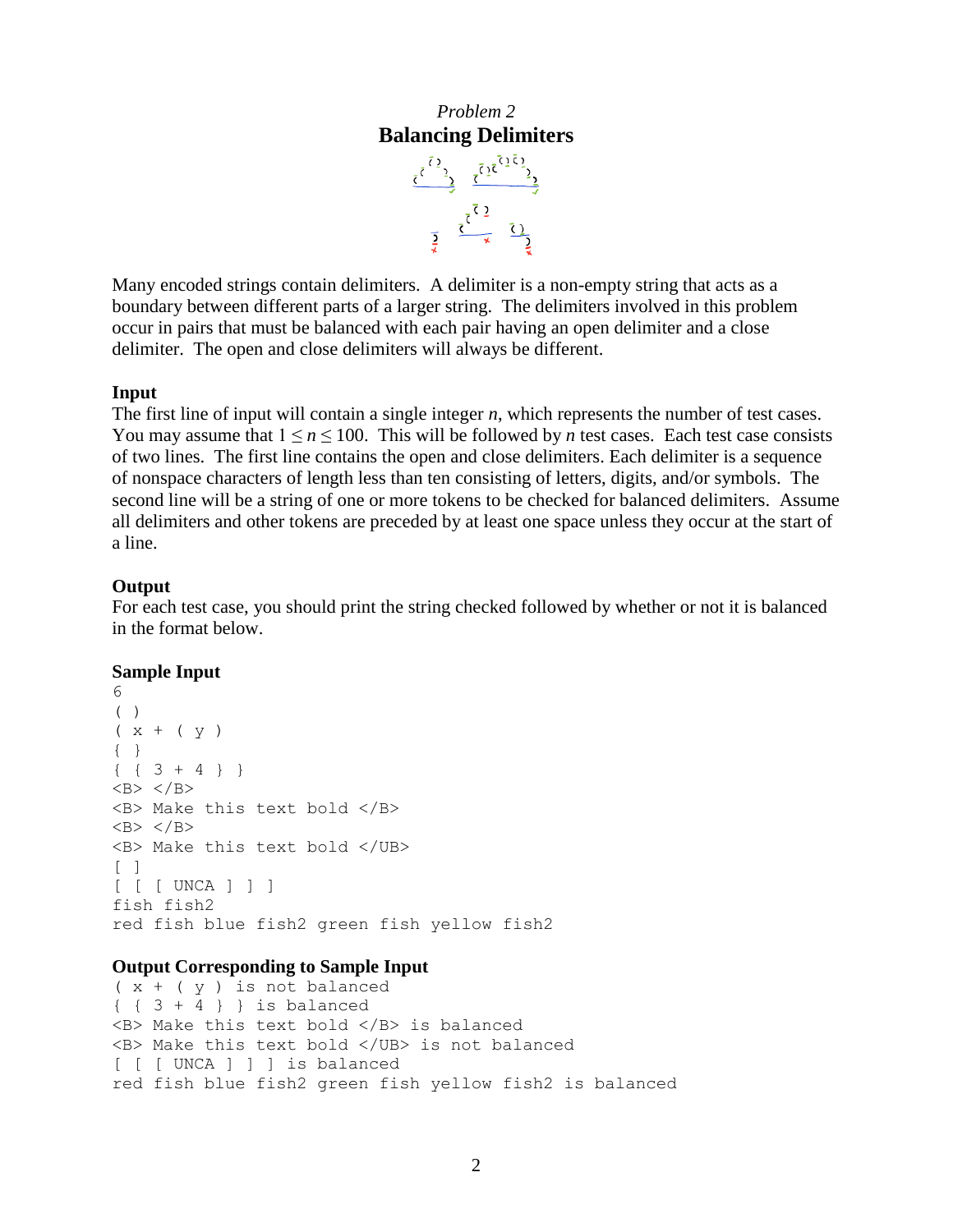## *Problem 3* **Millennial Millinery**



Melissa is opening a new millinery business in downtown Asheville. It is a hat store called Millennial Millinery. For now, Melissa has decided to sell just one type of hat, but it will vary by size and material. She would like your help in determining the prices of hats. The type of material will determine the price of a hat and the total area of material used to make the hat.

In this problem, we will assume that the human head and the hat will be circular in shape rather than elongated. For a given hat, you will need to determine the total area of material used. Let *r* be the radius of the wearer's head in inches. Each hat consists of three parts:

- The top of the hat, which is a circle of radius *r*.
- The middle of the hat, which is a cylinder without its two bases. This cylinder has a circumference equal to that of the top of the hat, and a height of 4 inches.
- The brim of the hat, which is 3 inches wide. Thus, the brim occupies the annular region between two concentric circles having radii of  $r$  and  $r + 3$  inches.

Each hat is made of one kind of material. Melissa makes hats of three possible materials, and each type has a different price per square inch:

- Velvet, 25 cents
- $\bullet$  Straw, 35 cents
- Wool, 45 cents

The hats come in various sizes. Hat sizes range from 6 to 8, in increments of one-eighth. Thus, the second largest hat size is  $7\frac{7}{6}$  $\frac{7}{8}$  and the second smallest is  $6\frac{1}{8}$  $\frac{1}{8}$ . The relationship between the hat size and the size of the wearer's head is as follows. If  $h$  is the hat size, then the circumference of the head and of the hat is  $\frac{25}{8}h$ . For example, a size 7 hat has a circumference of  $21\frac{7}{8}$  inches.

### **Input**

The first line of input will contain a single integer *n*, indicating the number of hats to price. Each of the remaining *n* lines of input will contain information about one hat. The format of such a line is as follows:

Model <number> <material> <size>

Where <number> is a two-digit positive integer, <material> is "velvet", "straw", or "wool"; and  $\langle$ size $\rangle$  is either a whole number 6, 7, or 8, or a mixed numeral between 6 and 8 rounded to the nearest one-eighth in lowest terms. A mixed numeral will have one space between the whole number and fraction.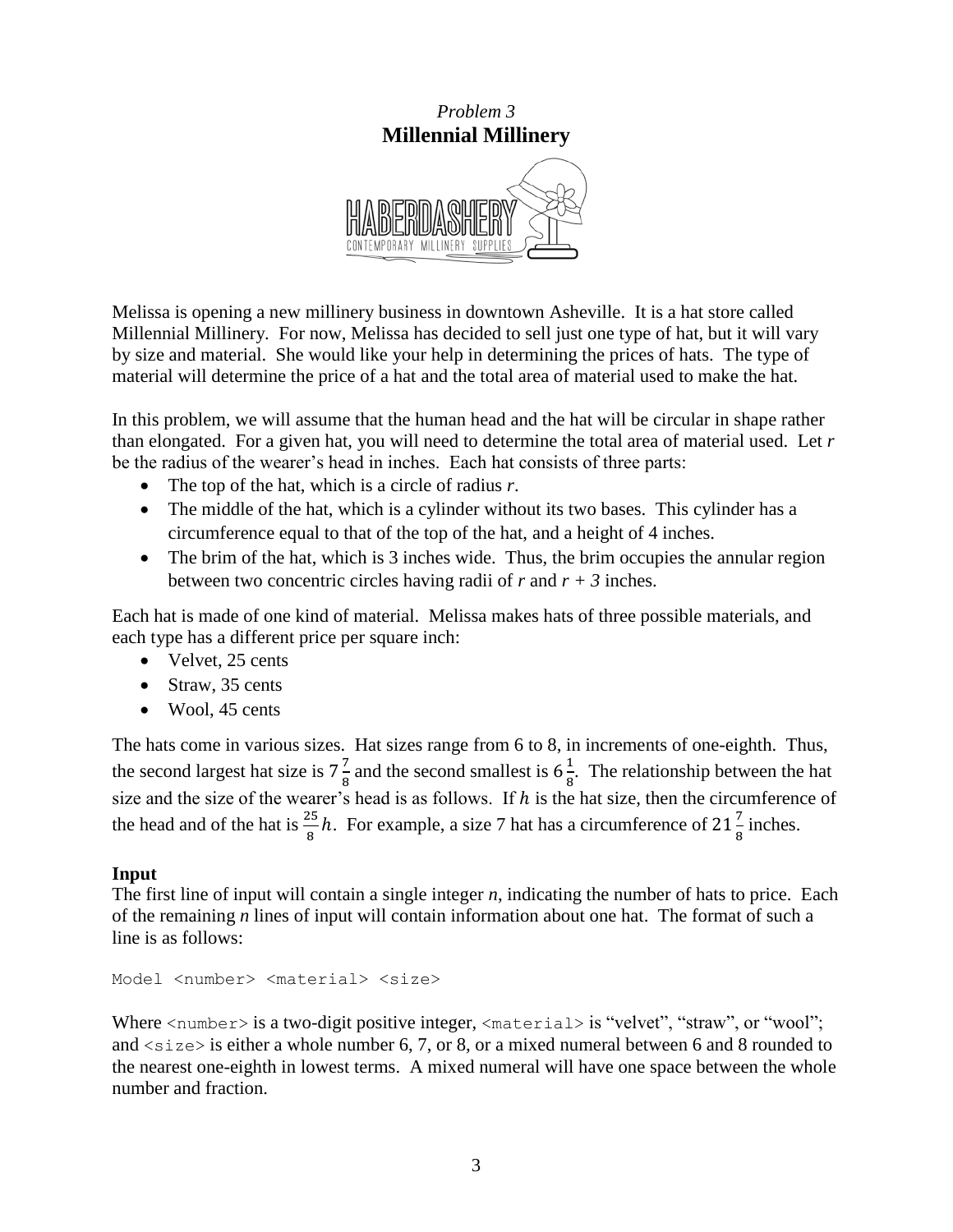## **Output**

Your program will print one line for each hat. The output format is as follows: Model <number> \$ <price>

Where <price> is an amount of dollars expressed to exactly two decimal places. Be sure to print exactly one space on either side of the dollar sign.

### **Sample Input**

3 Model 70 wool 6 Model 97 velvet 7 1/2 Model 86 straw 6 5/8

### **Output Corresponding to Sample Input**

Model 70 \$ 84.38 Model 97 \$ 59.01 Model 86 \$ 72.56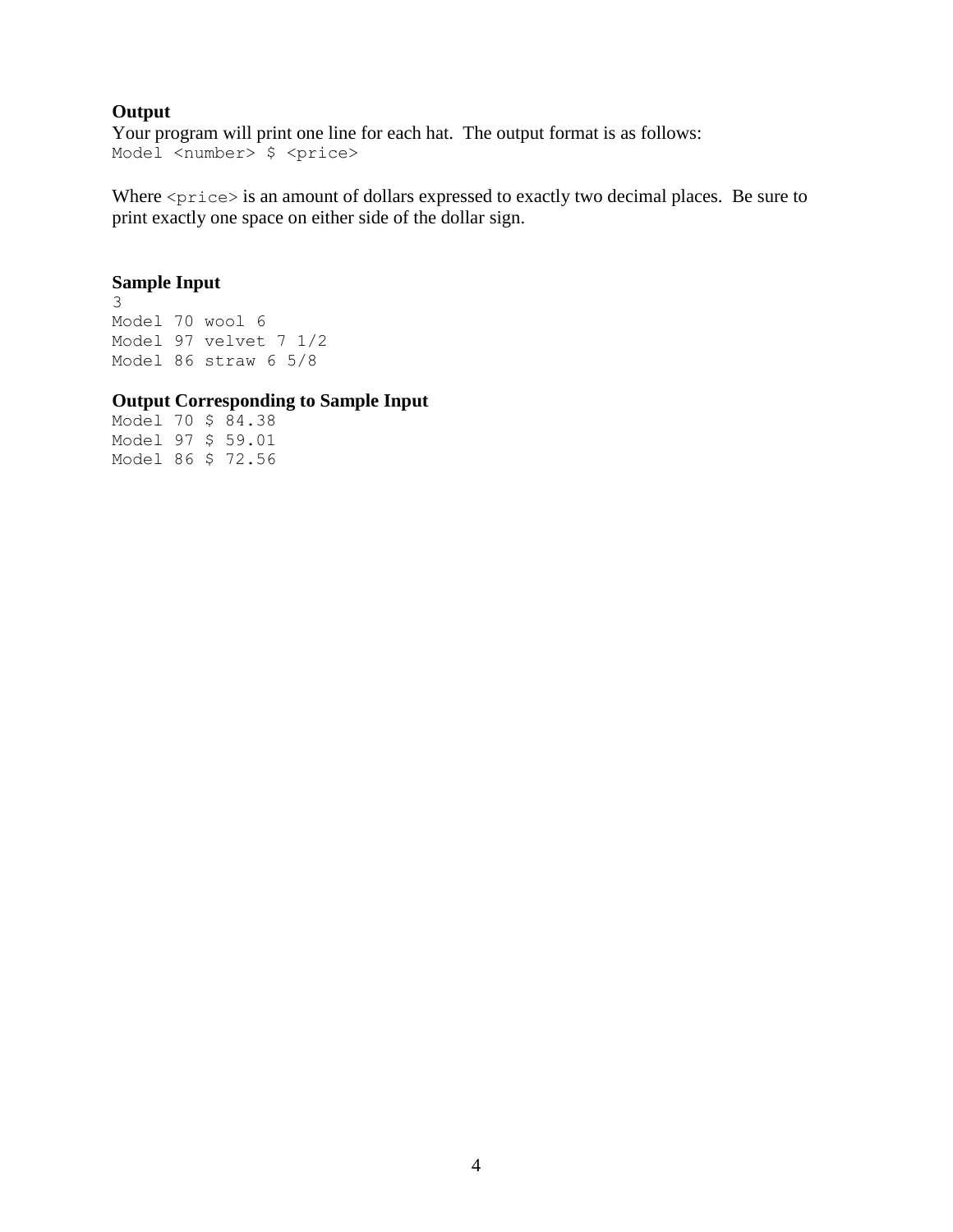# *Problem 4* **The Typing Robot**



Maurice has built a robot, and now he wants to teach it how to type on a keyboard. The first task for the robot is to be able to type numbers with one hand. As a preliminary experiment, Maurice wants the robot to type numbers that fit a specific pattern. The digits of the number are arranged so that it is only necessary for the robot's hand to move in a single direction, from left to right, and never right to left, while typing the number. The left-to-right motion also allows the robot's hand to become momentary stationary while typing several consecutive instances of the same digit.

From left to right, the digits on the robot's keyboard are just like yours: 1,2,3,4,5,6,7,8,9,0. In Maurice's experiment, if the robot depresses the digit 5, the next digit of the number may be 5, 6, 7, 8, 9, or 0, but it cannot be 1, 2, 3, or 4.

Maurice needs help in determining how many numbers fit this monotonic left-to-right pattern. Given the number of digits, the starting digit, and the final digit, Maurice wants to know how many positive integers exist such that the robot's hand should never move left.

For example, here is a list of all five-digit numbers beginning with one and ending with three that fit this pattern: 11113, 11123, 11133, 11223, 11233, 11333, 12223, 12233, 12333, 13333. Note that while typing a number it is possible to skip a digit. 13333 skips the digit 2.

An instance of this problem consists of three integers:

- $\bullet$  *n*, the number of digits
- *A*, the starting digit
- $\bullet$  *B*, the final digit

You may assume that either  $A = B$ , or *B* is located to the right of *A* on the keyboard. You may also assume that  $2 \le n \le 40$ . You need to determine how many *n*-digit positive integers whose leftmost digit is *A* and rightmost digit is *B* can by typed by the robot without having to move its hand ever to the left.

## **Input**

The first line of the input will contain a single integer, indicating the number of test cases. Each test case appears on its own line. Each test case will indicate the values of *n*, *A*, and *B*, in that order.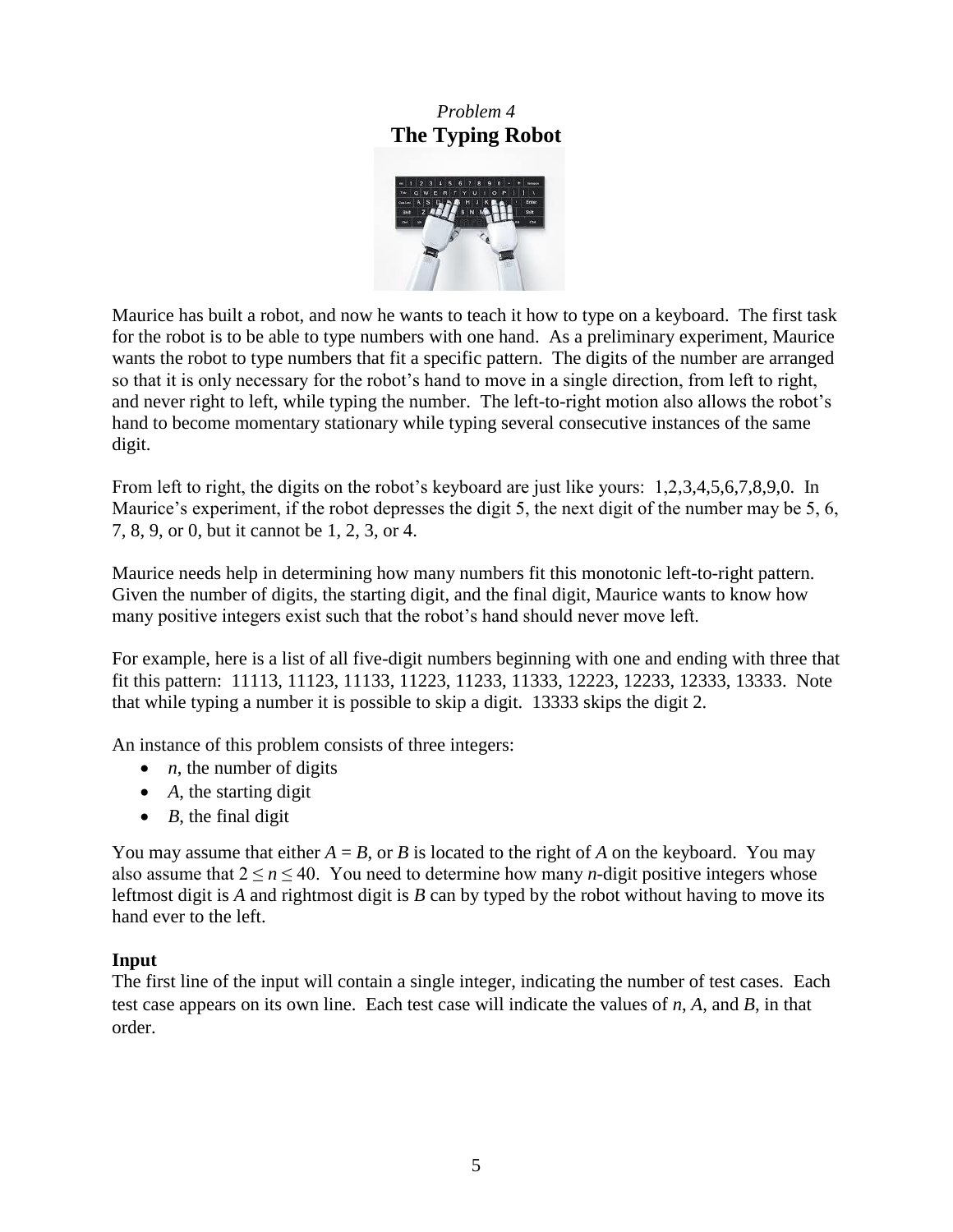# **Output**

The output should display the solution to each test case, expressed as a single integer, one per line.

## **Sample Input**

## **Output Corresponding to Sample Input**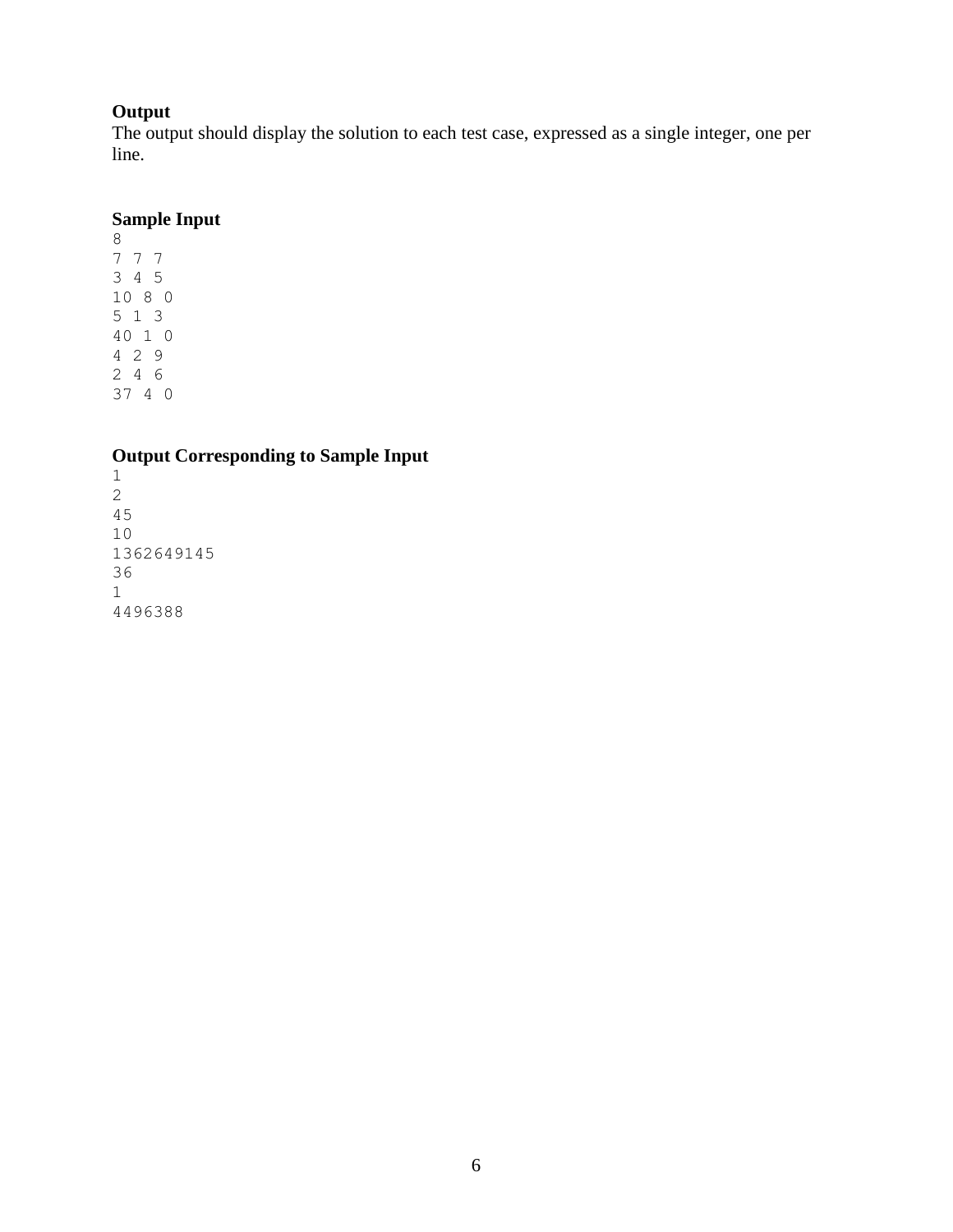## *Problem 5* **Evil Villains Identify Links**



The Union of Underground Supervillains includes many nefarious evildoers, including Devil Digger, Dirty Trickster, Terror Tunneller, and the Underwhelmer. These villains have decided to band together for their common defense from over-eager superheroes. Each villain has an underground lair. In total, there are  $2 < L < 100$  lairs. To more conveniently travel between lairs, the villains will dig tunnels connecting their lairs. However, the process of digging tunnels is extremely difficult and time-consuming, so they would like to minimize the amount of digging required. Write a program to determine minimum tunneling distance needed to connect the underground lairs so that it is possible to travel from any lair to any other (possibly passing through other lairs in the process). To simplify, you may assume all tunnels are in a straight-line directly connecting one lair with another.

### **Input**

The first line of input will contain a single integer *N*, which will indicate the number of test cases. You may assume that  $1 \leq N \leq 100$ . Each of the *N* test cases will start with a line containing a positive integer *L* representing the number of lairs. The following *L* lines each consists of a series of *L* numbers representing the distances to the other lairs.

## **Output**

For each test case, the program should print the case number in the format below followed by a single number representing the minimum total distance of tunnels so that travel between the lairs is possible. In the first test case below between the four lairs, the minimum distance of tunnels to be dug, 15, occurs by connecting the first and second lairs (distance 3), the second and third lairs (distance 7), and the third and fourth lairs (distance 5).

## **Sample Input**

### **Output Corresponding to Sample Input**

Case #1: 15 Case #2: 2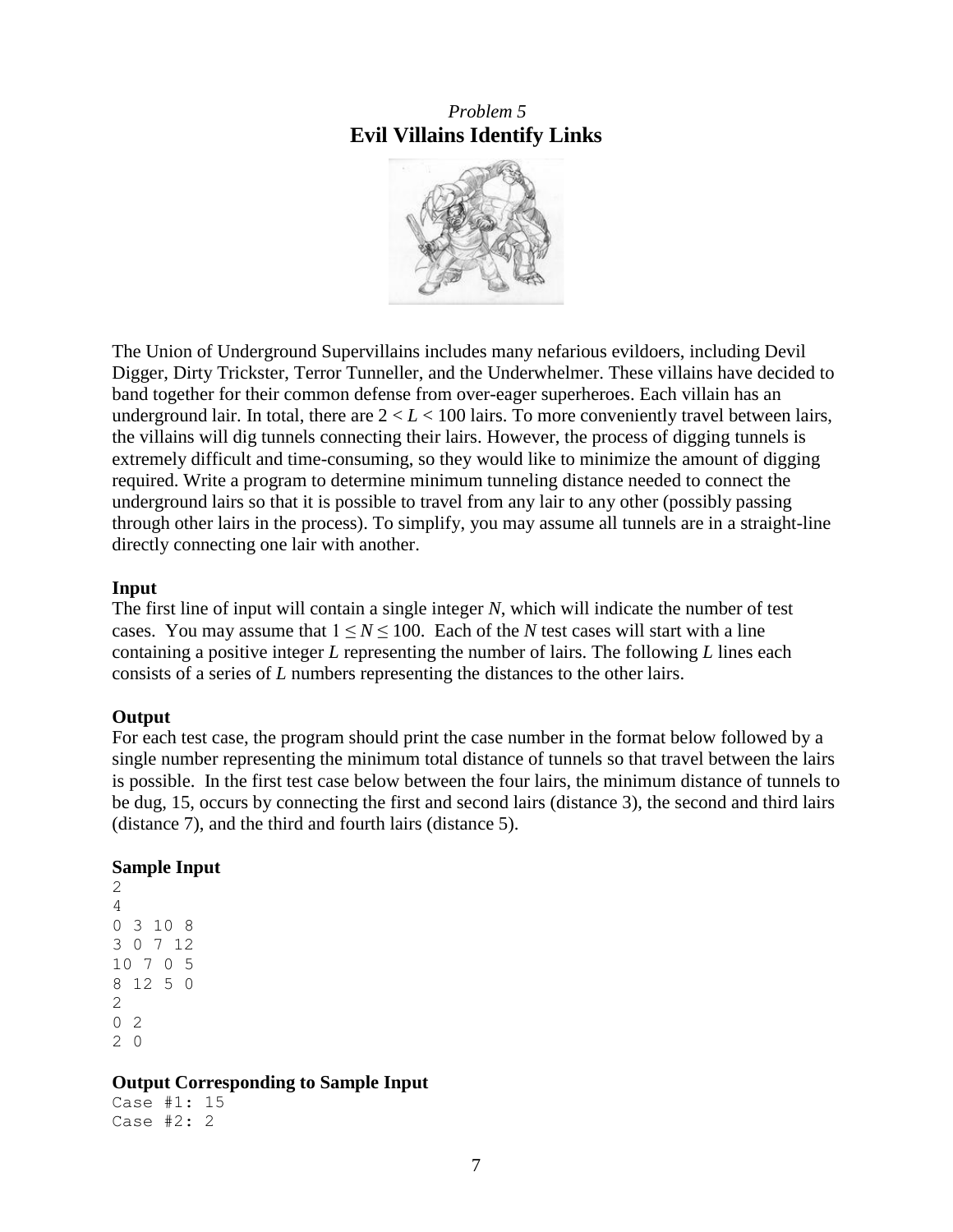# *Problem 6* **Efficient Tasks**

Cliff has a lot of things to do, and not a lot of time to do them. Each task on his to-do list can be modelled with tuple (a, b) of two durations of time: The first is the duration for Cliff's hands-on involvement of that task, and the second the duration of time he can be hands off (the task can finish by itself). For instance, washing clothes might take 5 minutes for Cliff to load the washing machine, but the cycle once he starts, it takes 40 minutes (in which he can do another task). This task would be represented as (5, 40).



Given a set of tasks, Cliff wants to accomplish them as quickly as possible. For instance, consider two tasks: task A (10, 5) and task B (5, 40). If Cliff does task A first, and task B afterwards he can complete all tasks in 55 minutes. However, if Cliff starts task B first, he can complete all tasks in 45 minutes.

Cliff has asked you to figure out the correct order in which to do his to-do list. However, there is one more wrinkle: some tasks depend on others. For instance, in Cliff's previous example task B may depend on task A to fully complete before it can be started. In that case, the time to complete A and B would be 60 minutes.

Given a set of tasks and their dependencies, determine the shortest amount of time it would take to do them.

### **Input**

The input will start with a single integer  $n \leq 10$  denoting how many cases will follow. Each case will start with a number  $T \le 1000$  denoting the number of tasks to follow. Each task will be formatted as a list of numbers. The first number will be a non-negative integer  $k \le 1000$ denoting the task's id. The next two numbers are the hands-on and hands-off times of that task respectively. The next number *D*, which is nonnegative, denotes how many tasks this task depends on. Following *D*, there will be *D* numbers denoting task ids that this task depends on

### **Output**

For each case, print the minimum time in minutes it would take Cliff to complete all of the tasks in the case.

### **Sample Input**

## **Output Corresponding to Sample Input**

45 60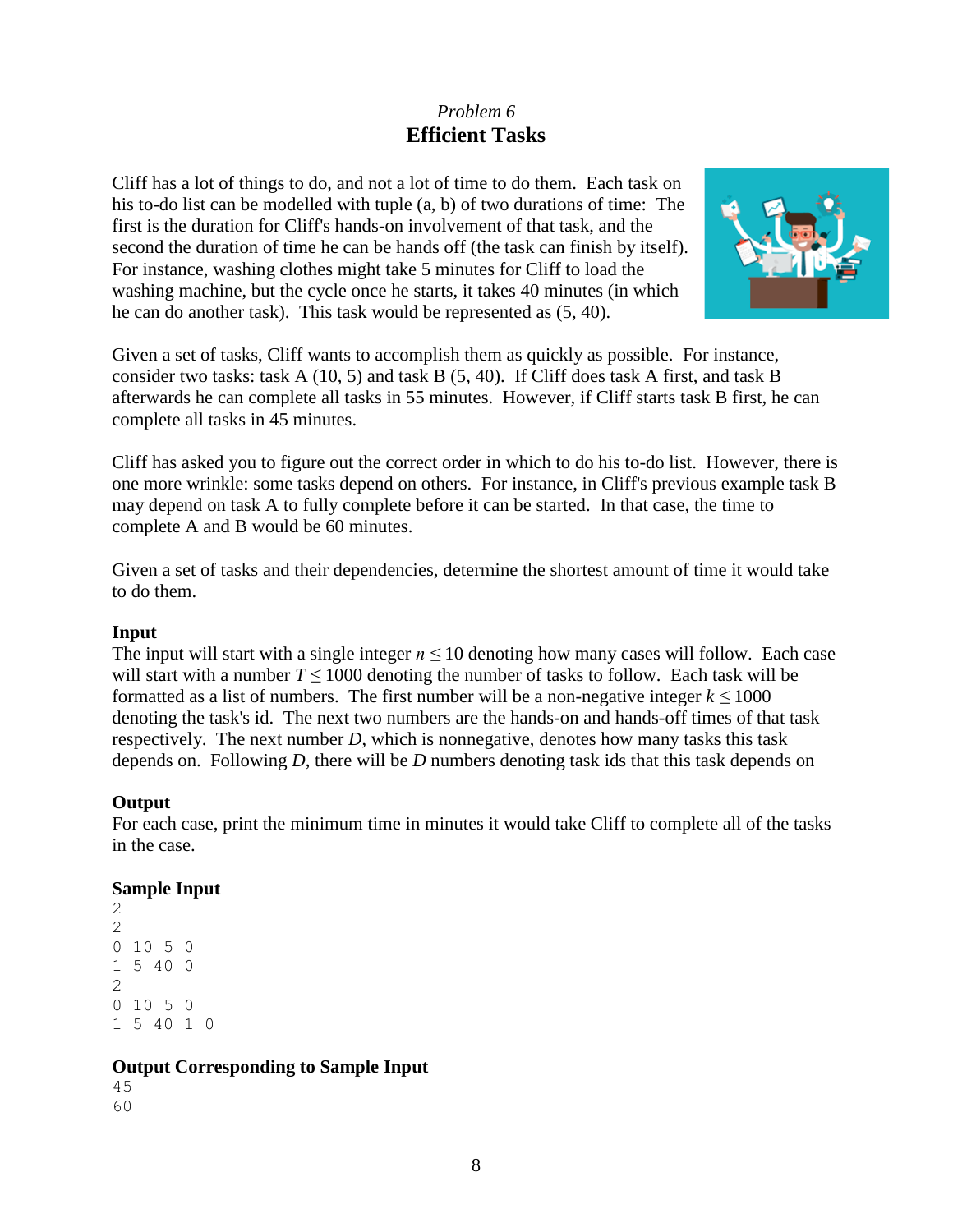# *Problem 7* **Word Stats**

We all know how to crunch statistics with numbers. But, let us crunch some statistics with words! That is your job with this program. You want to input words, convert them to lowercase, remove any punctuation from them, sort them, then calculate the median of your word distribution along with the mode.

The median is defined as the word in the middle of your sorted distribution. If you have an odd number of words, there is only one median. But, if you have an even number of words, you will have two words that define your median.



The mode is the word that occurs more often than any

others. In the event of a tie (multiple words with the same largest frequency), you will print all words with the largest frequency.

### **Input**

Your program will take one or more words as input. A word is defined as one or more contiguous characters followed by white space (space, tab, or newline). All words should be converted to lowercase, and any non-alphabetic characters that start, end, or are contained within the word should be removed.

## **Output**

Your median should be output first on a single line as shown below. If you have an odd number of words in your input, a single median word will be output. If you have an even number of words, you will output two words with a single comma between them, and brackets surrounding them. For example, "My median=[morrow,night]".

Your mode should be output on a single line following the median as shown below. Include the number of occurrences of the mode in parentheses following. Enclose your answer with brackets like you did for median. In the event of a tie, use a single comma to separate your words & their occurrences. For example, " $My$  mode=[an (23), the (23)]". With ties, all words should be listed in alphabetical order for both the median and mode.

## **Sample Input**

"Good night, good night! Parting is such sweet sorrow, That I shall say good night till it be morrow. If love be rough with you, be rough with love. Prick love for pricking and you beat love down. These violent delights have violent ends."

## **Sample Output**

```
My median=[morrow,night]
My mode=[love (4)]
```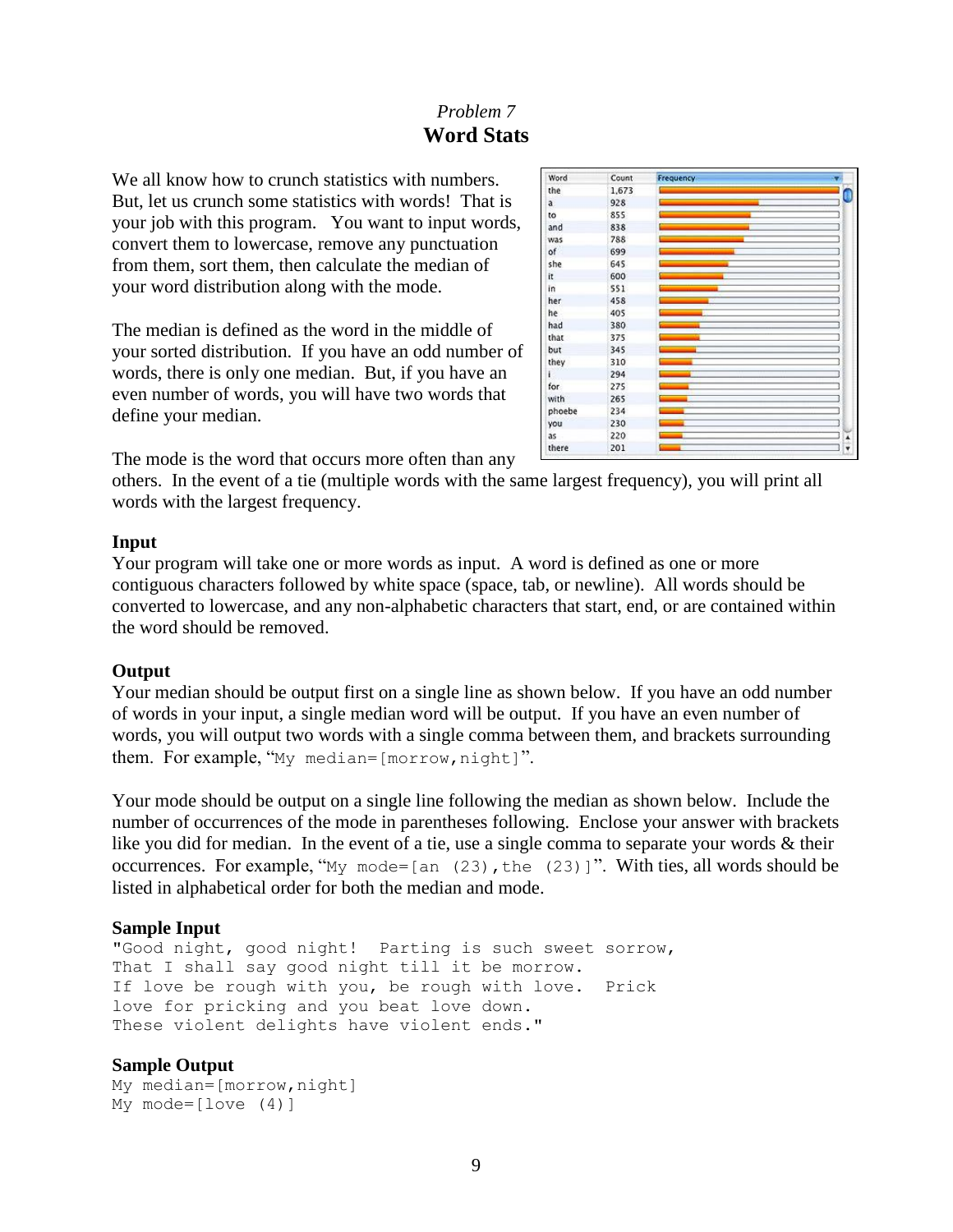# *Problem 8* **Snow to Water Ratios**



Parts of Western North Carolina including Asheville were singing Bing Crosby's "White Christmas" last month as many in the area saw snow on December  $25<sup>th</sup>$ . Snow can be found all around Asheville throughout January too as the region averages 4.6 inches of snow for the month. On the UNC Asheville campus, you should definitely check out their impressive Atmospheric Science Data Center, one of the nation's largest weather data centers. Here, you will learn that the amount of snow from a storm can look impressive when it covers your house and cars, but if you melted the snow, you would discover that little water is actually involved.

The snow to ice ratio or snow ratio expresses how much volume of snow you get for a given volume of water. Typically, a ratio of 10:1 (ten to one) means that every 10 inches of snowfall equals one inch of liquid water. However, the snow ratio actually depends on the low temperature of the air as the table below indicates. For example, 24 inches of snow at 28 degrees is equal to 24  $*$  (1 inch water/10 inches of snow) = 2.4 inches of water. 28 degrees is closer to 30 degrees than it would be for 25 degrees, and so a ratio of 10:1 is used.

| $\mathbf{Temp}(\mathbf{F})$ | $30^\circ$ | دے   | 10 $^{\circ}$ | 10   |      | $10^\circ$ |
|-----------------------------|------------|------|---------------|------|------|------------|
| <b>Ratio</b>                | l0:1       | 15:1 | 20:1          | 30:1 | 40:1 | 50:1       |

For this problem, you will write a computer program using weather data from *n* different locations on a particular date to indicate the location where the most water has fallen. If a temperature is equal distance from two different values, use the ratio of the larger temperature. For example, for 15 degrees, use a ratio of 20:1. The sample input below shows four locations on December 3rd, 1971. That date set an all-time record for snowfall in Asheville.

## **Input**

The first line of input will be a positive integer *n* representing the number of locations. This is followed by *n* lines each with three pieces of information in the following order separated by a single space: a floating-point number representing total snowfall, an integer representing the low temperature of the air, and a string for the location in the format: city, state/province.

### **Output**

Output a single line in the exact format below indicating the location and amount of water. The inches should be rounded to nearest tenth. Assume only one location will have the most water.

### **Sample Input**

4 30.5 18 Calgary, Alberta 25.0 25 Denver, Colorado 16.3 28 Asheville, North Carolina 22.1 16 Syracuse, New York

### **Output Corresponding to Sample Input**

More water fell in Denver, Colorado (1.7 inches)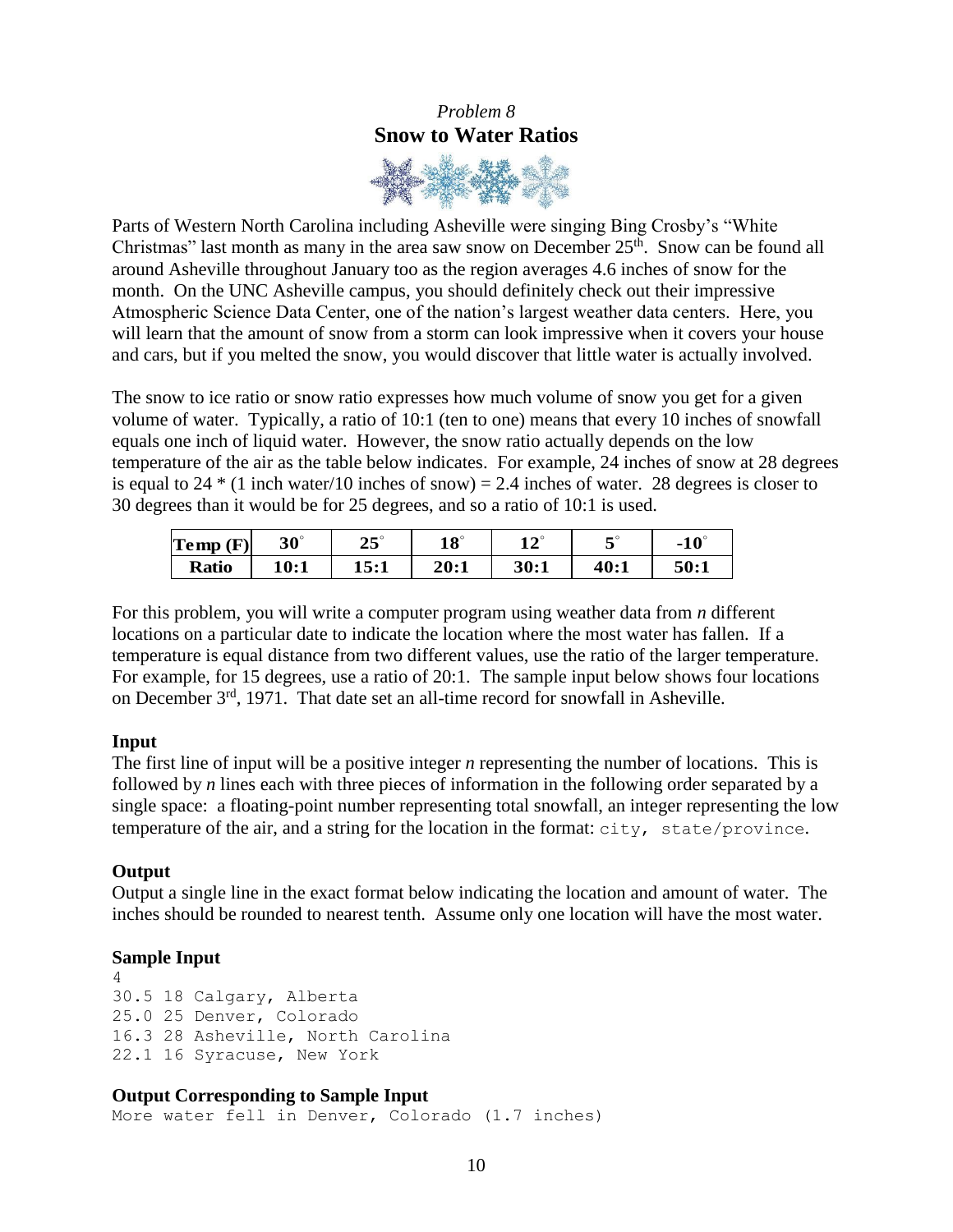# *Problem 9* **Where there's a Will, there's Rabbits**



There is an old puzzle about a man who raised rabbits, his will, and how a lawyer made everyone happy.

The old man raised rabbits as a hobby. When he died, he left a will, in which he stated that his three grandsons should receive his rabbits, to be divided as follows:

*One grandson was to receive ½ of the total number of rabbits, the next grandson was to receive <sup>∤</sup>⁄<sub>3</sub> of the total, and the last grandson was to receive <sup>1</sup>⁄<sub>2</sub> <i>of the rabbits.* 

The lawyer counted the rabbits and discovered that there were exactly 17 rabbits. Hence, the first grandson should receive 8½ rabbits, the second grandson should get 5⅔ rabbits, and the last grandson should get 1% rabbits! What could he do? Fortunately, the lawyer, himself, owned a rabbit. He brought it to the reading of the will and added his to the other 17 rabbits. He then proceeded to carry out the terms of the will. He gave the first grandson 9 rabbits, the second one 6 rabbits, and the third one 2 rabbits. He thus gave out 17 rabbits. He took his own rabbit home, and everyone received as the will specified. Your task is to write a program to solve this problem in a more general setting.

## **Input**

Each case will consist of the number of rabbits owned by the man, *N*, and *C* the number of people in the will (on one line) and then a list of fractions describing the amounts that each person is to receive (on the next line). Input will be terminated by a case with  $N = 0$  and  $C = 0$ which is not to be processed. Otherwise, *N*,  $C \ge 1$ . You may assume that  $N + k$  will fit in a 64-bit integer.

## **Output**

If the sum of the fractions exceeds one, output "Too much!" If the total of the fractions is one, and no rabbit needs to be subdivided, output "Just right." Otherwise, you need to find the smallest number,  $k \ge 0$ , such that  $N + k$  rabbits can be distributed without harm to any rabbit. In this case, output "Bring *k* rabbits, distribute *N*+*k* rabbits, take *j* rabbits home." If either *k* or *j* are 1, then use the singular "rabbit" instead of "rabbits."

## **Sample Input**

```
4 3
1 2 1 3 1 4
8 3
```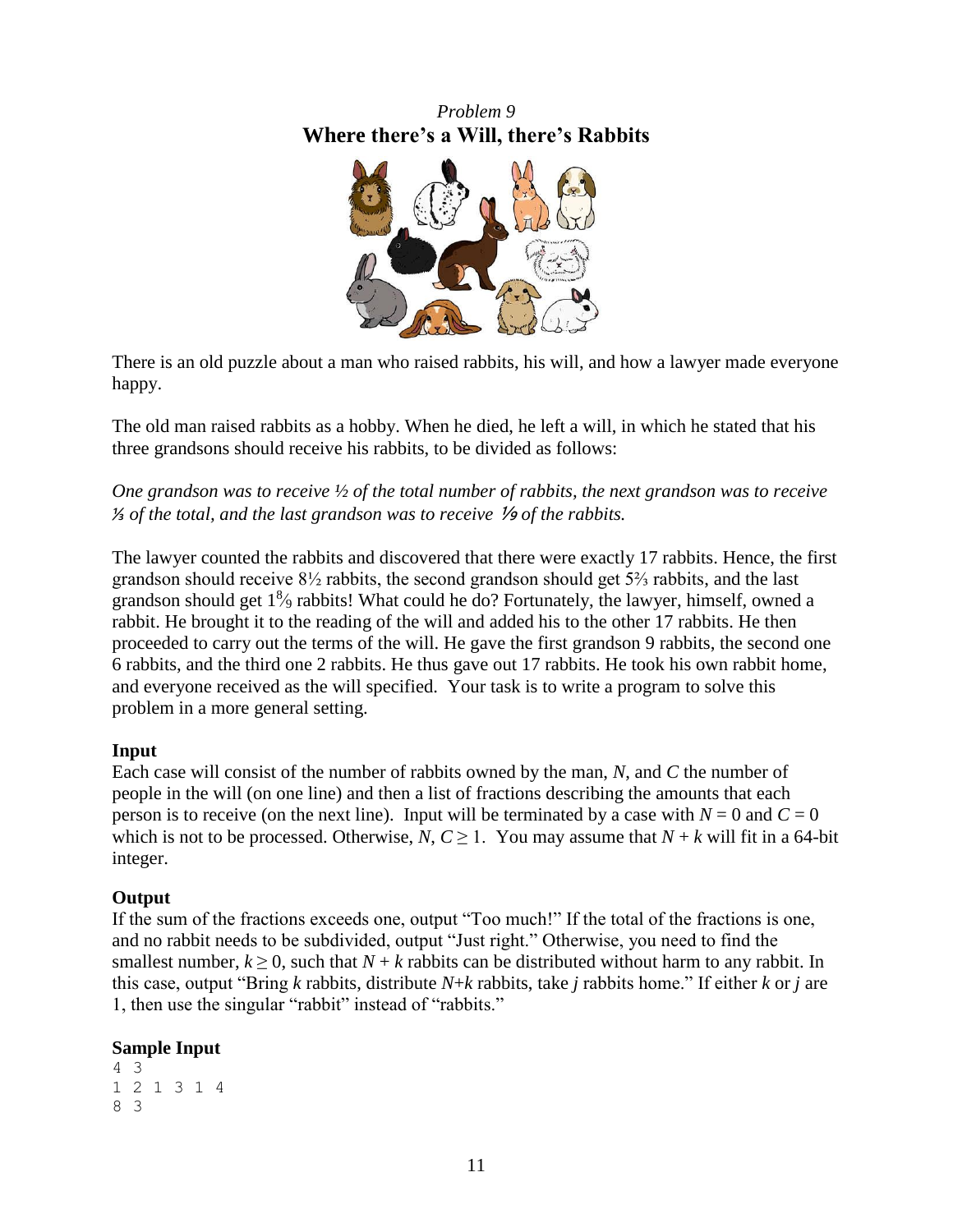## **Output Corresponding to Sample Input**

```
Too much!
Just right!
Bring 4 rabbits, distribute 15 rabbits, take 7 rabbits home.
Bring 1 rabbit, distribute 18 rabbits, take 1 rabbit home.
Bring 3 rabbits, distribute 4 rabbits, take 2 rabbits home.
```